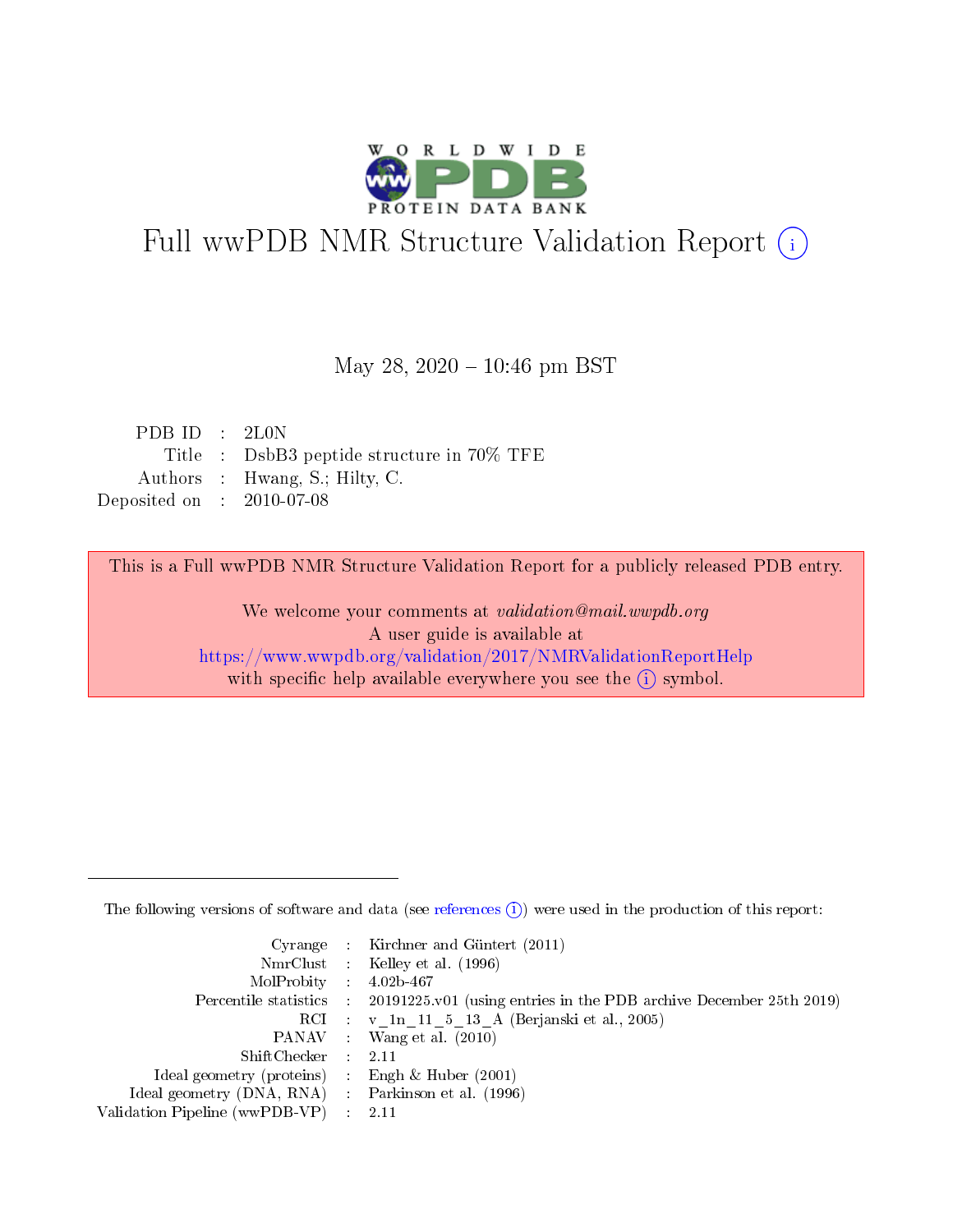# 1 [O](https://www.wwpdb.org/validation/2017/NMRValidationReportHelp#overall_quality)verall quality at a glance (i)

The following experimental techniques were used to determine the structure: SOLUTION NMR

The overall completeness of chemical shifts assignment was not calculated.

Percentile scores (ranging between 0-100) for global validation metrics of the entry are shown in the following graphic. The table shows the number of entries on which the scores are based.



Sidechain outliers 154315 11428

The table below summarises the geometric issues observed across the polymeric chains and their fit to the experimental data. The red, orange, yellow and green segments indicate the fraction of residues that contain outliers for  $>=3, 2, 1$  and 0 types of geometric quality criteria. A cyan segment indicates the fraction of residues that are not part of the well-defined cores, and a grey segment represents the fraction of residues that are not modelled. The numeric value for each fraction is indicated below the corresponding segment, with a dot representing fractions  $\epsilon = 5\%$ 

| Mol | ${\bf Chain}$ | Length |     | Quality of chain |     |
|-----|---------------|--------|-----|------------------|-----|
|     |               | 30     |     |                  |     |
|     |               |        | 50% |                  | 43% |

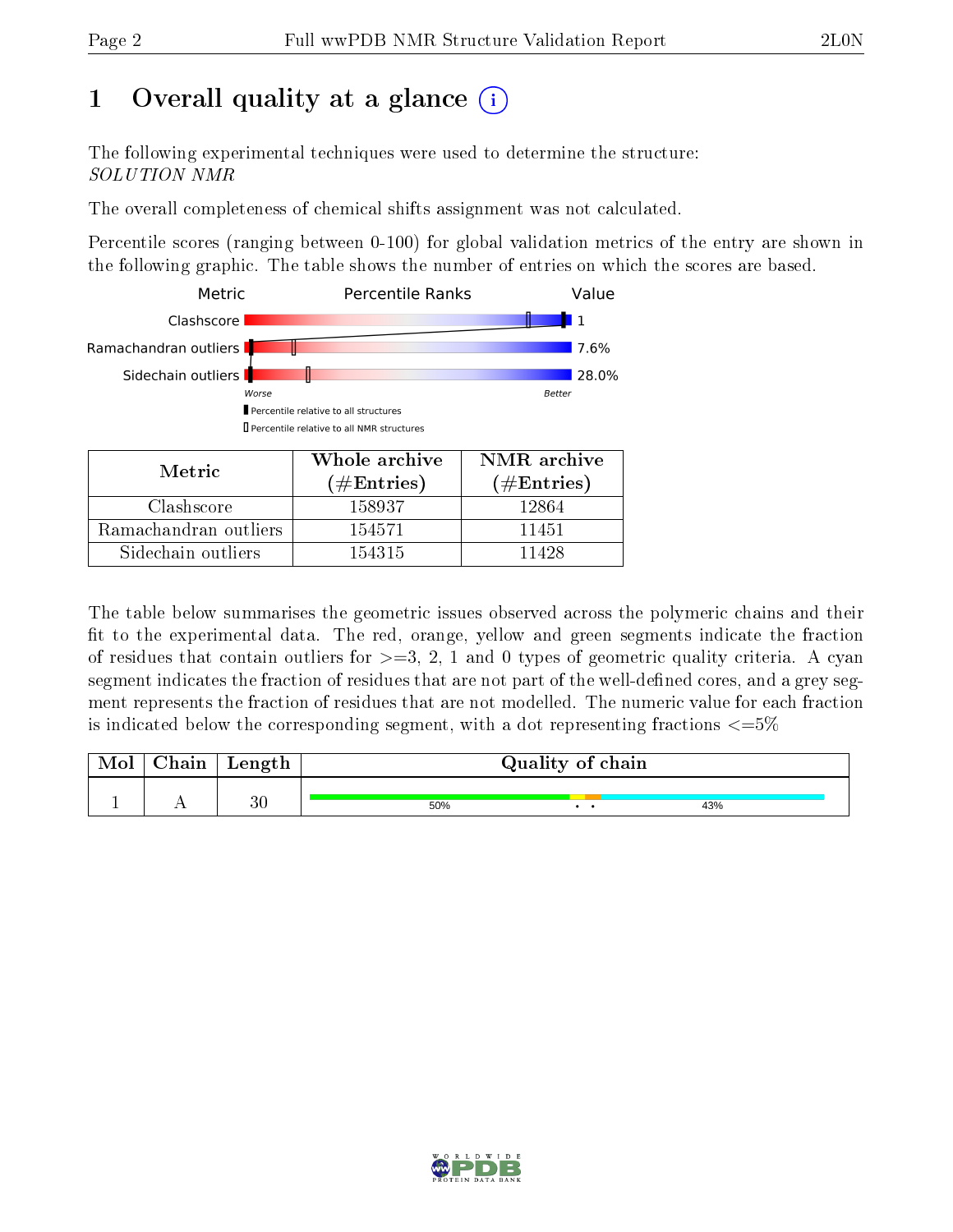# 2 Ensemble composition and analysis  $(i)$

This entry contains 20 models. Model 1 is the overall representative, medoid model (most similar to other models).

The following residues are included in the computation of the global validation metrics.

| Well-defined (core) protein residues                                                          |                 |          |  |  |  |
|-----------------------------------------------------------------------------------------------|-----------------|----------|--|--|--|
| $\perp$ Backbone RMSD $(A)$   Medoid model<br>Well-defined core $\vert$ Residue range (total) |                 |          |  |  |  |
|                                                                                               | $A:12-A:28(17)$ | $0.50\,$ |  |  |  |

Ill-defined regions of proteins are excluded from the global statistics.

Ligands and non-protein polymers are included in the analysis.

The models can be grouped into 2 clusters and 1 single-model cluster was found.

| Cluster number        | <b>Models</b>                                   |
|-----------------------|-------------------------------------------------|
|                       | 1, 3, 4, 5, 7, 8, 9, 11, 13, 15, 16, 17, 18, 19 |
|                       | 2, 6, 10, 12, 20                                |
| Single-model clusters |                                                 |

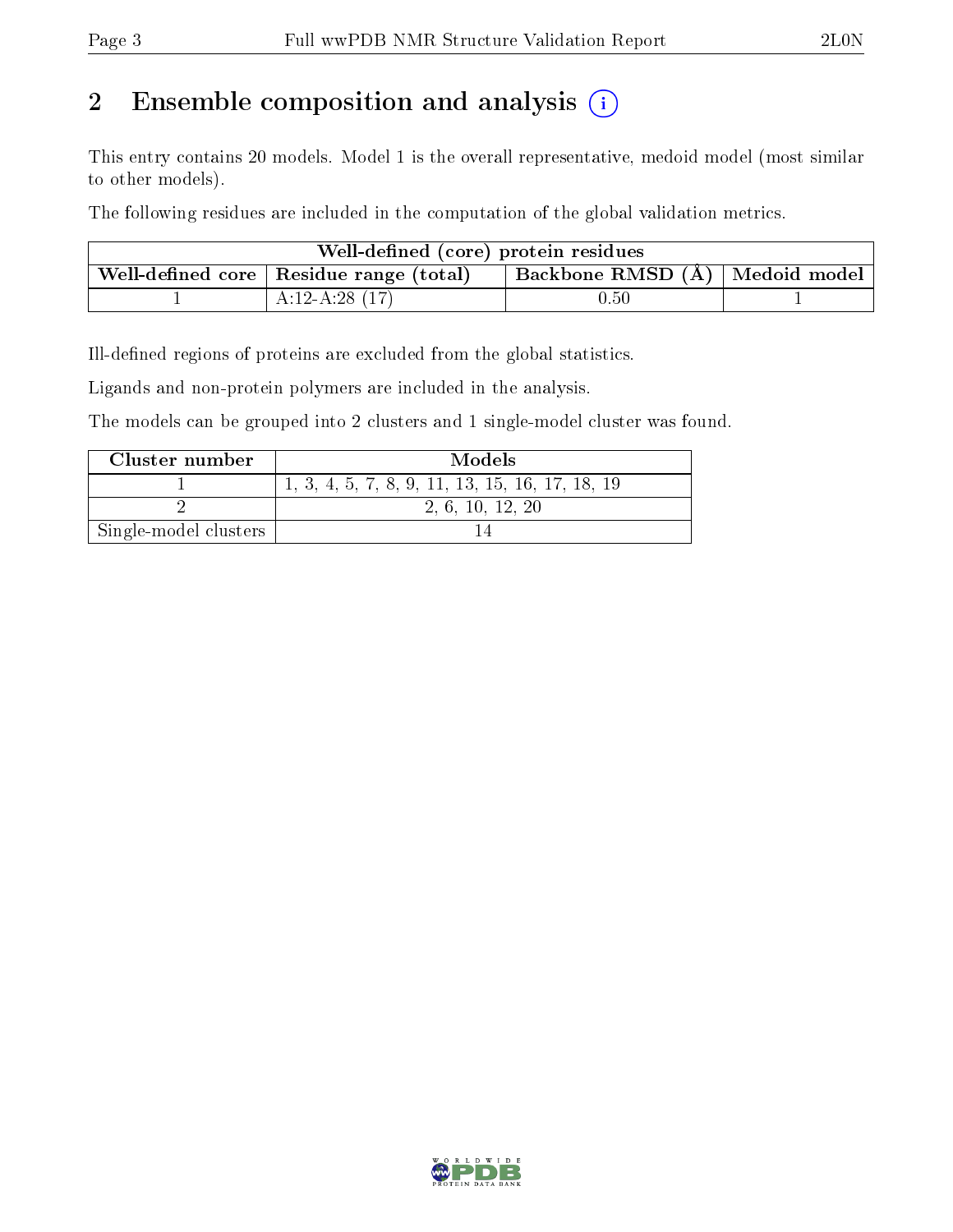# 3 Entry composition (i)

There is only 1 type of molecule in this entry. The entry contains 533 atoms, of which 274 are hydrogens and 0 are deuteriums.

 Molecule 1 is a protein called Oxidoreductase that catalyzes reoxidation of DsbA protein disulde isomerase I.

| Mol | $\mid$ Chain $\mid$ Residues | Atoms |     |       |    |    | $\operatorname{Trace}$ |  |
|-----|------------------------------|-------|-----|-------|----|----|------------------------|--|
|     |                              | Total |     | H     |    |    |                        |  |
|     | $30\,$                       | 533   | 172 | - 274 | 45 | 40 |                        |  |

There are 4 discrepancies between the modelled and reference sequences:

| Chain |     |            | Residue   Modelled   Actual   Comment | Reference              |
|-------|-----|------------|---------------------------------------|------------------------|
|       |     | T.YS       |                                       | INSERTION   UNP C4ZTM6 |
|       |     | <b>IVS</b> |                                       | INSERTION   UNP C4ZTM6 |
|       | -29 | T.VS       |                                       | INSERTION   UNP C4ZTM6 |
|       | 30  | I VS       |                                       | INSERTION   UNP C4ZTM6 |

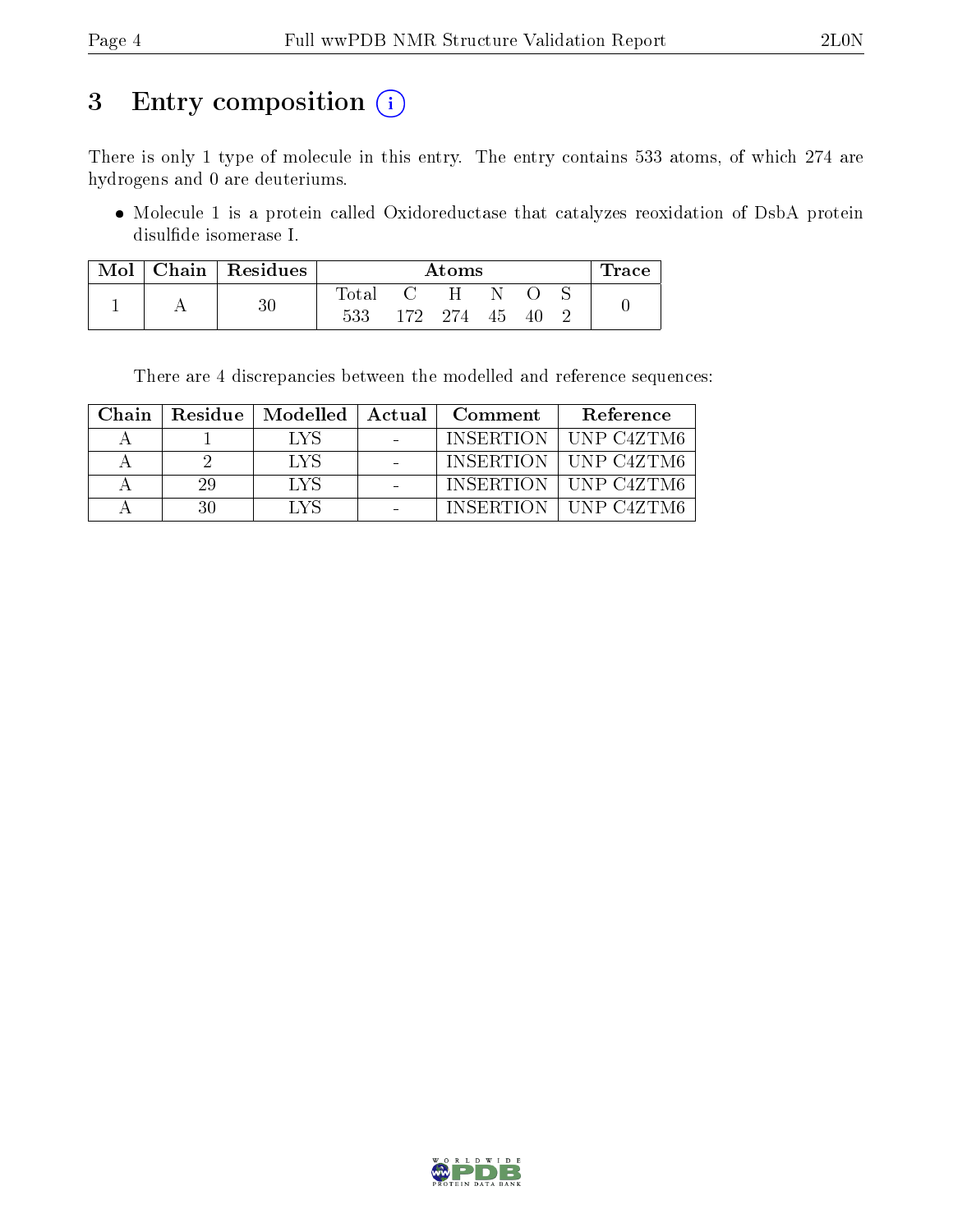# 4 Residue-property plots  $\binom{1}{1}$

## <span id="page-4-0"></span>4.1 Average score per residue in the NMR ensemble

These plots are provided for all protein, RNA and DNA chains in the entry. The first graphic is the same as shown in the summary in section 1 of this report. The second graphic shows the sequence where residues are colour-coded according to the number of geometric quality criteria for which they contain at least one outlier: green  $= 0$ , yellow  $= 1$ , orange  $= 2$  and red  $= 3$  or more. Stretches of 2 or more consecutive residues without any outliers are shown as green connectors. Residues which are classified as ill-defined in the NMR ensemble, are shown in cyan with an underline colour-coded according to the previous scheme. Residues which were present in the experimental sample, but not modelled in the final structure are shown in grey.

• Molecule 1: Oxidoreductase that catalyzes reoxidation of DsbA protein disulfide isomerase I



## 4.2 Scores per residue for each member of the ensemble

Colouring as in section [4.1](#page-4-0) above.

### 4.2.1 Score per residue for model 1 (medoid)

• Molecule 1: Oxidoreductase that catalyzes reoxidation of DsbA protein disulfide isomerase I



### 4.2.2 Score per residue for model 2



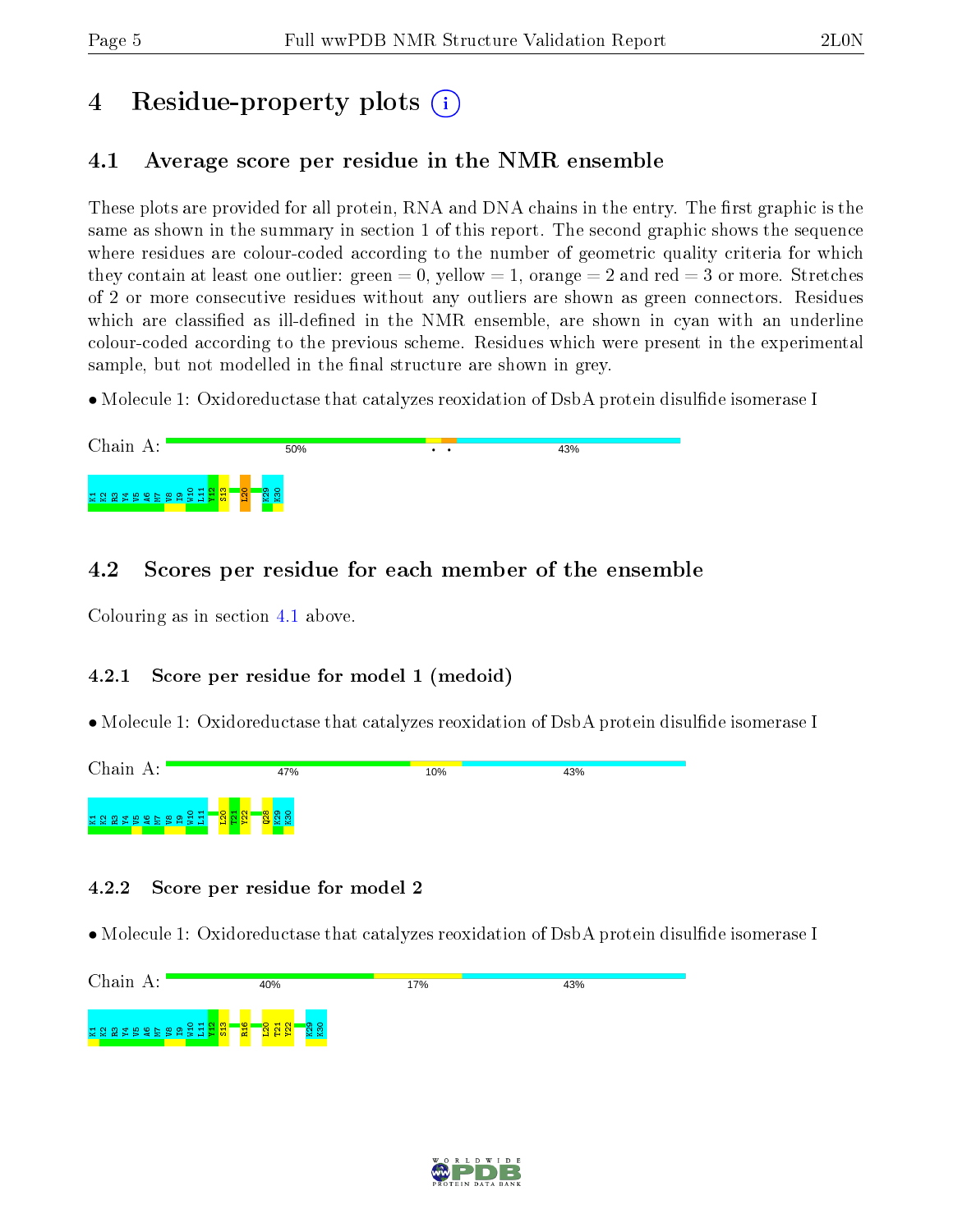#### 4.2.3 Score per residue for model 3

• Molecule 1: Oxidoreductase that catalyzes reoxidation of DsbA protein disulfide isomerase I

| Chain A:                             | 33%               | 13% | 10% | 43% |
|--------------------------------------|-------------------|-----|-----|-----|
| ដ្ឋ ដ្ឋ ដូង តូម តូម តូម <sub>ដ</sub> | $\circ$<br>$\sim$ |     |     |     |

#### 4.2.4 Score per residue for model 4

• Molecule 1: Oxidoreductase that catalyzes reoxidation of DsbA protein disulfide isomerase I



#### 4.2.5 Score per residue for model 5

• Molecule 1: Oxidoreductase that catalyzes reoxidation of DsbA protein disulfide isomerase I



#### 4.2.6 Score per residue for model 6

• Molecule 1: Oxidoreductase that catalyzes reoxidation of DsbA protein disulfide isomerase I



#### 4.2.7 Score per residue for model 7



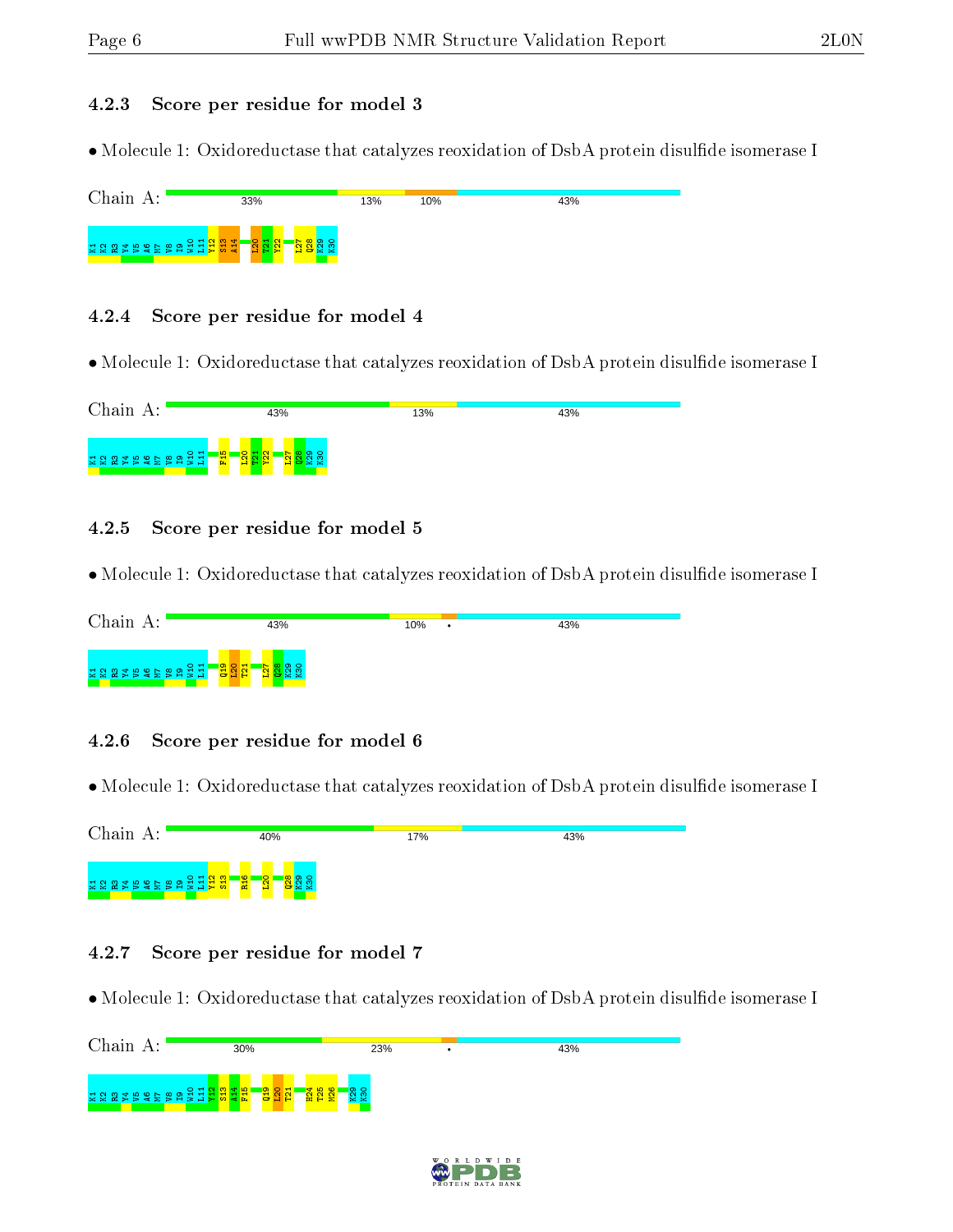#### 4.2.8 Score per residue for model 8

• Molecule 1: Oxidoreductase that catalyzes reoxidation of DsbA protein disulfide isomerase I



#### 4.2.9 Score per residue for model 9

• Molecule 1: Oxidoreductase that catalyzes reoxidation of DsbA protein disulfide isomerase I



#### 4.2.10 Score per residue for model 10

• Molecule 1: Oxidoreductase that catalyzes reoxidation of DsbA protein disulfide isomerase I



#### 4.2.11 Score per residue for model 11

• Molecule 1: Oxidoreductase that catalyzes reoxidation of DsbA protein disulfide isomerase I



#### 4.2.12 Score per residue for model 12

| Chain A:                 | 33%                                                      | 20% | 43% |
|--------------------------|----------------------------------------------------------|-----|-----|
| <u>ងស្តងដេកទី និងដូង</u> | $Q_H$<br><b>R<sub>16</sub></b><br>$\mathbf{N}$<br>œ<br>× |     |     |

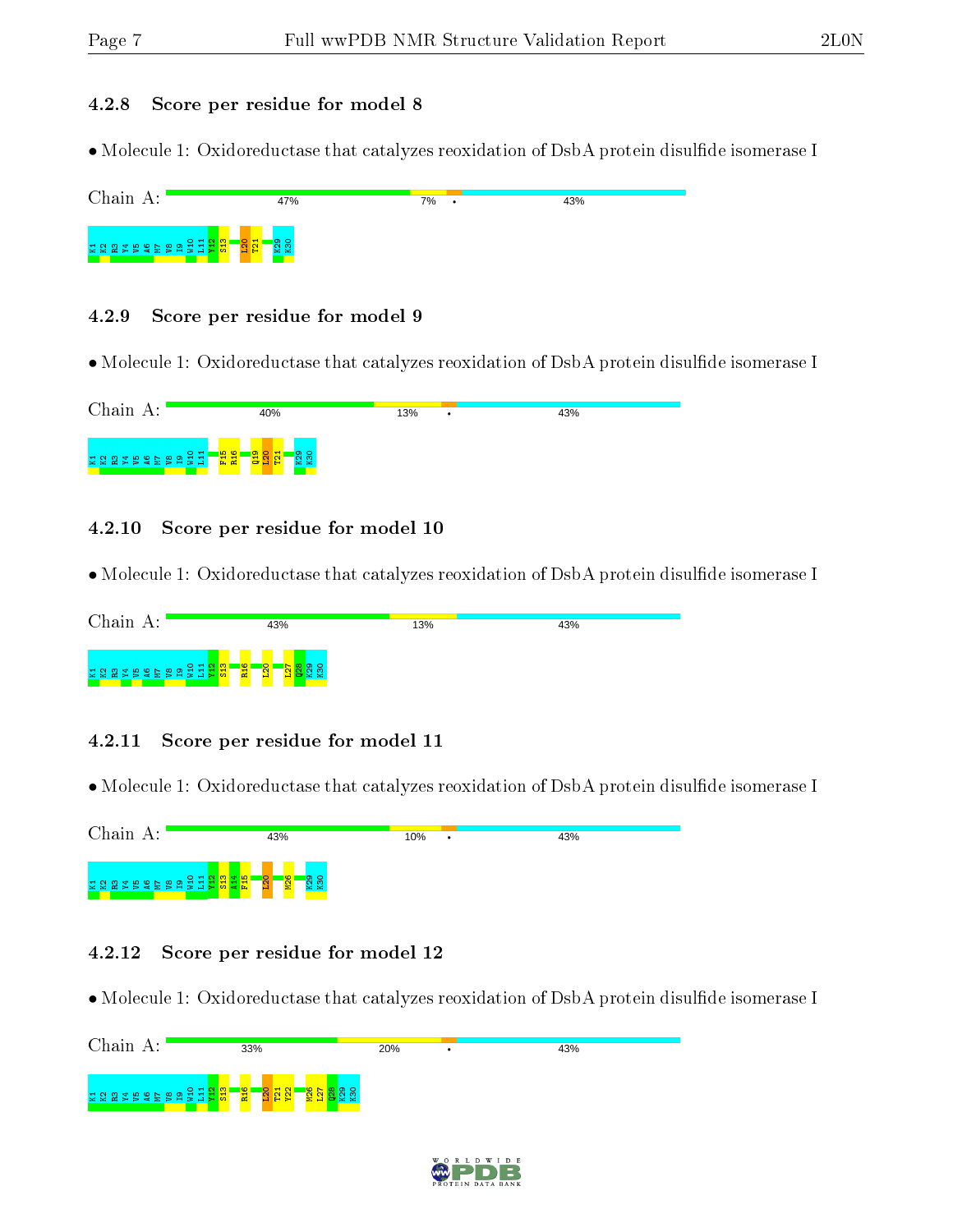#### 4.2.13 Score per residue for model 13

• Molecule 1: Oxidoreductase that catalyzes reoxidation of DsbA protein disulfide isomerase I

| Chain A:                              | 33%                     | 13% | 10% | 43% |
|---------------------------------------|-------------------------|-----|-----|-----|
| <b>WWWWWWWWWWWWWWWWWWWWWWWWWWWWWW</b> | <b>N26</b><br>٥<br>입업 읽 |     |     |     |

#### 4.2.14 Score per residue for model 14

• Molecule 1: Oxidoreductase that catalyzes reoxidation of DsbA protein disulfide isomerase I



#### 4.2.15 Score per residue for model 15

• Molecule 1: Oxidoreductase that catalyzes reoxidation of DsbA protein disulfide isomerase I



#### 4.2.16 Score per residue for model 16

• Molecule 1: Oxidoreductase that catalyzes reoxidation of DsbA protein disulfide isomerase I



#### 4.2.17 Score per residue for model 17

| Chain A:                          | 33% | 20% | 43% |
|-----------------------------------|-----|-----|-----|
| <b>GQQXBQGEBQQI<mark>Q</mark></b> | o   |     |     |

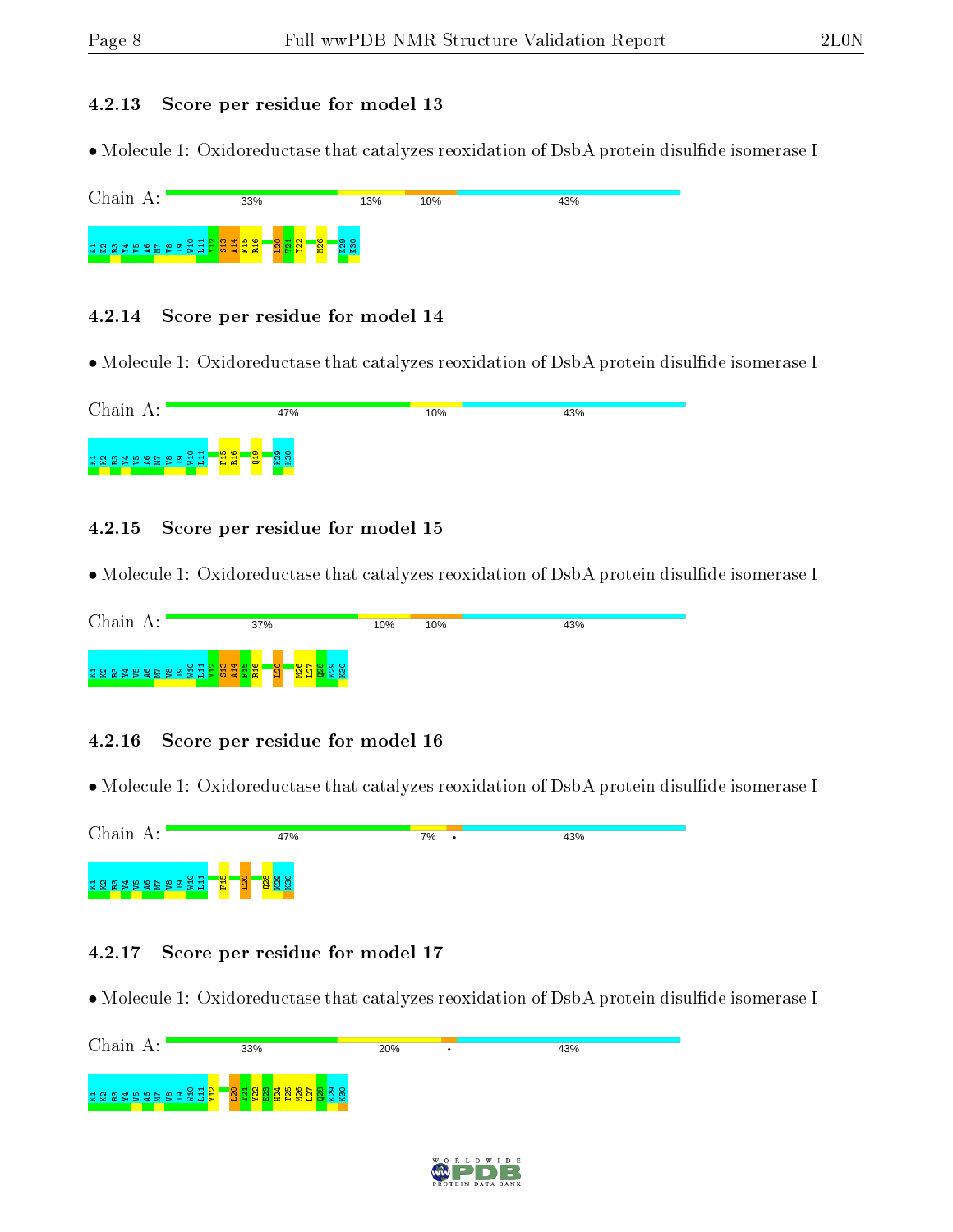#### 4.2.18 Score per residue for model 18

• Molecule 1: Oxidoreductase that catalyzes reoxidation of DsbA protein disulfide isomerase I

| Chain A:                  |                             | 43%                           | 10% | ٠ | 43% |
|---------------------------|-----------------------------|-------------------------------|-----|---|-----|
| E E a a a a a a a a a a a | R <sub>16</sub><br><b>P</b> | $\frac{124}{125}$<br>$\sigma$ |     |   |     |

#### 4.2.19 Score per residue for model 19

• Molecule 1: Oxidoreductase that catalyzes reoxidation of DsbA protein disulfide isomerase I



#### 4.2.20 Score per residue for model 20

| Chain A:   | 37%                     | 20% | 43% |
|------------|-------------------------|-----|-----|
| က<br>O H N | <mark>ន្ទ្រដ</mark> ្ឋា |     |     |

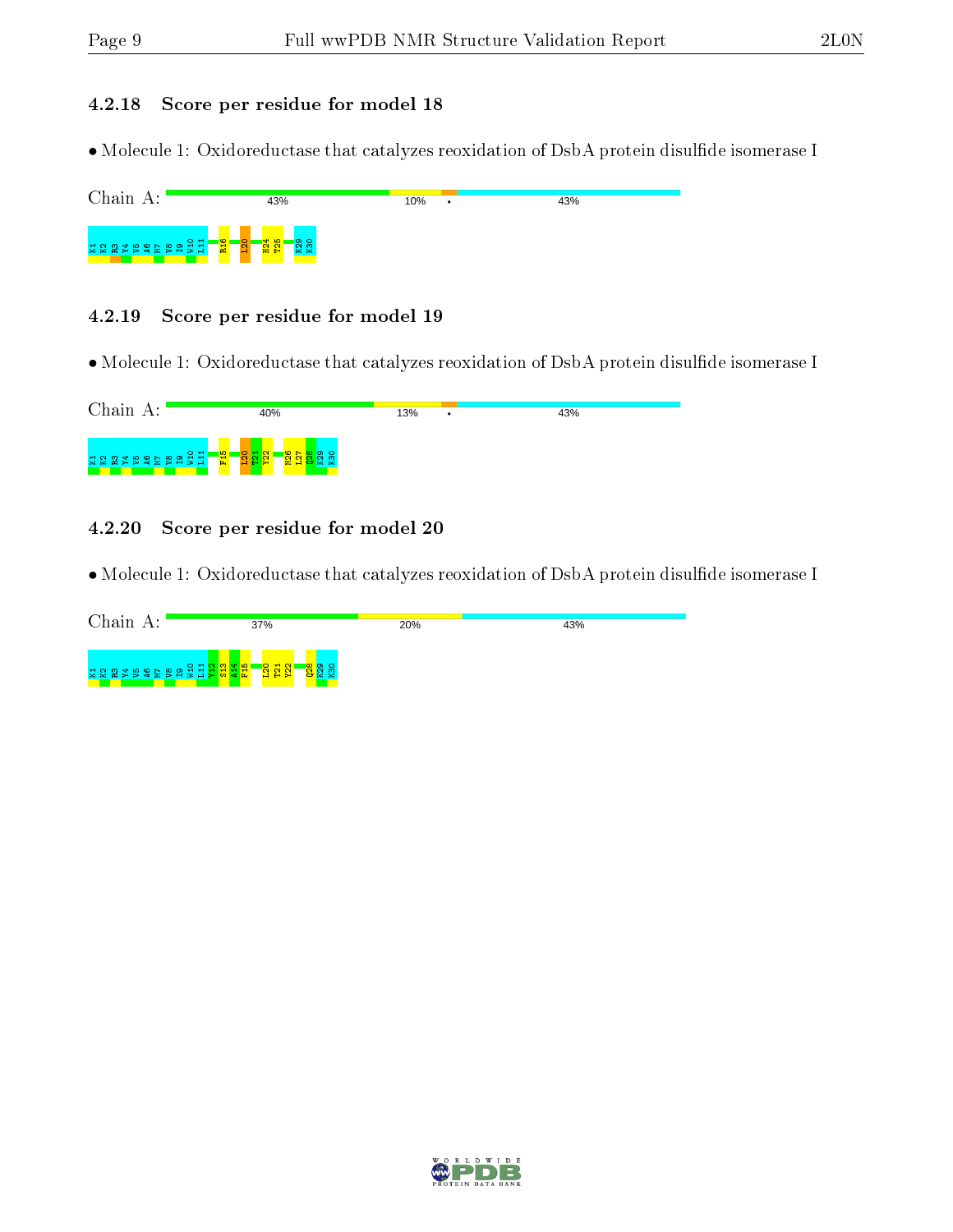## 5 Refinement protocol and experimental data overview  $(i)$

The models were refined using the following method: *simulated annealing*.

Of the 100 calculated structures, 20 were deposited, based on the following criterion: target function.

The authors did not provide any information on software used for structure solution, optimization or refinement.

No chemical shift data was provided. No validations of the models with respect to experimental NMR restraints is performed at this time.

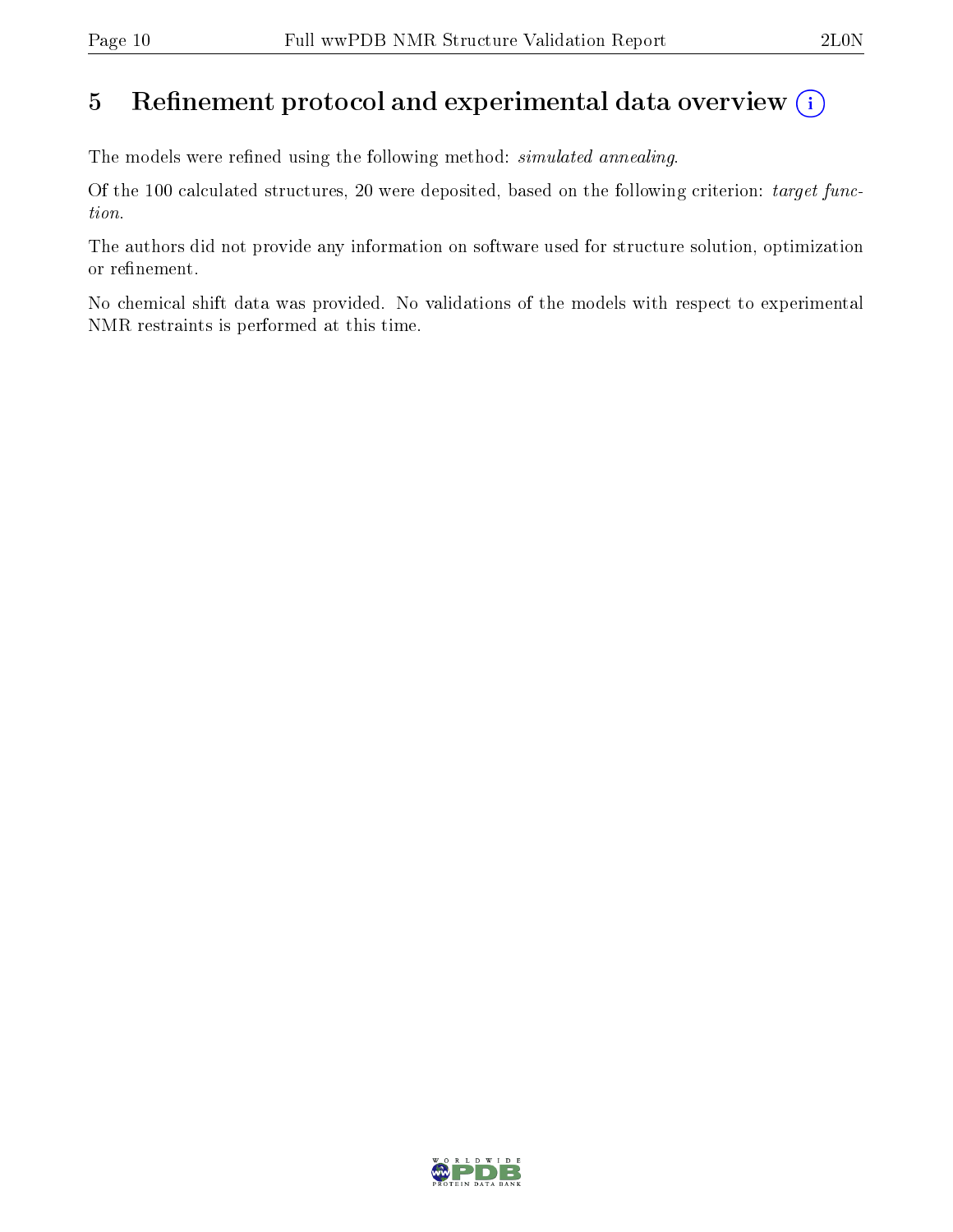# 6 Model quality  $(i)$

## 6.1 Standard geometry  $(i)$

There are no covalent bond-length or bond-angle outliers.

There are no bond-length outliers.

There are no bond-angle outliers.

There are no chirality outliers.

There are no planarity outliers.

## 6.2 Too-close contacts  $(i)$

In the following table, the Non-H and H(model) columns list the number of non-hydrogen atoms and hydrogen atoms in each chain respectively. The H(added) column lists the number of hydrogen atoms added and optimized by MolProbity. The Clashes column lists the number of clashes averaged over the ensemble.

|  | Mol   Chain   Non-H   H(model)   H(added)   Clashes |  |
|--|-----------------------------------------------------|--|
|  |                                                     |  |
|  |                                                     |  |

The all-atom clashscore is defined as the number of clashes found per 1000 atoms (including hydrogen atoms). The all-atom clashscore for this structure is 1.

All unique clashes are listed below, sorted by their clash magnitude.

| Atom-1 | Atom-2                               | $\frac{1}{2}$ Clash( $\rm \AA$ )   Distance( $\rm \AA$ ) $^{\prime}$ |      | Models        |  |
|--------|--------------------------------------|----------------------------------------------------------------------|------|---------------|--|
|        |                                      |                                                                      |      | Worst   Total |  |
|        | $1:A:24:HIS:ND1$   $1:A:25:THR:HG23$ | 0.49                                                                 | 2.23 |               |  |

## 6.3 Torsion angles (i)

### 6.3.1 Protein backbone  $(i)$

In the following table, the Percentiles column shows the percent Ramachandran outliers of the chain as a percentile score with respect to all PDB entries followed by that with respect to all NMR entries. The Analysed column shows the number of residues for which the backbone conformation was analysed and the total number of residues.

| Mol Chain | Analysed | Favoured                                                         | Allowed | Outliers | Percentiles |  |
|-----------|----------|------------------------------------------------------------------|---------|----------|-------------|--|
|           |          | $17/30$ (57%)   13±1 (76±6%)   3±1 (16±5%)   1±1 (8±5%)   2   15 |         |          |             |  |

Continued on next page...

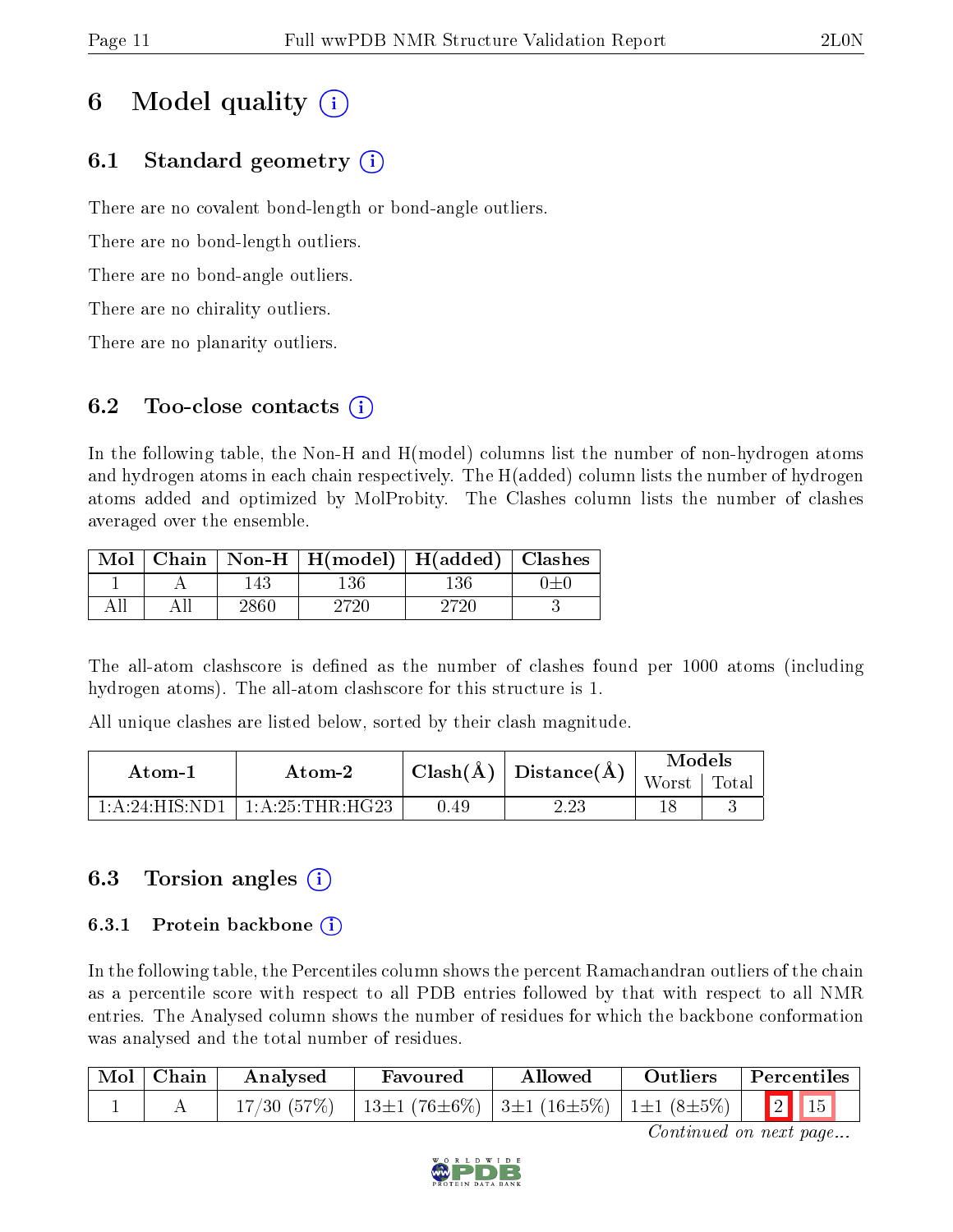Continued from previous page...

| Mol | Chain | Analysed     | Favoured    | Allowed     | <b>Outliers</b> | Percentiles    |
|-----|-------|--------------|-------------|-------------|-----------------|----------------|
| All | AЩ    | 340/600(57%) | $258(76\%)$ | 56 $(16\%)$ | $26(8\%)$       | $\sqrt{5}$ Hs. |

All 4 unique Ramachandran outliers are listed below. They are sorted by the frequency of occurrence in the ensemble.

|  |    |      | Mol   Chain   Res   Type   Models (Total) |
|--|----|------|-------------------------------------------|
|  | 20 | LEU  |                                           |
|  | 13 | SER. |                                           |
|  |    |      |                                           |
|  | 15 | PHE  |                                           |

#### 6.3.2 Protein sidechains  $(i)$

In the following table, the Percentiles column shows the percent sidechain outliers of the chain as a percentile score with respect to all PDB entries followed by that with respect to all NMR entries. The Analysed column shows the number of residues for which the sidechain conformation was analysed and the total number of residues.

| Mol | Chain | Analysed        | Rotameric                | Outliers          | Percentiles |
|-----|-------|-----------------|--------------------------|-------------------|-------------|
|     |       | 15/27(56%)      | 11 $\pm$ 1 (72 $\pm$ 9%) | $4\pm1(28\pm9\%)$ | 19          |
| All |       | $300/540(56\%)$ | $216(72\%)$              | 84 (28\%)         | 19          |

All 11 unique residues with a non-rotameric sidechain are listed below. They are sorted by the frequency of occurrence in the ensemble.

| Mol | Chain | Res | <b>Type</b> | Models (Total) |
|-----|-------|-----|-------------|----------------|
|     | А     | 20  | LEU         | 13             |
| 1   | А     | 13  | SER         | 11             |
| 1   | А     | 22  | <b>TYR</b>  | 9              |
| 1   | А     | 16  | $\rm{ARG}$  | 9              |
| 1   | А     | 27  | LEU         | 8              |
| 1   | А     | 15  | PHE         | 8              |
| 1   |       | 26  | MET         | 7              |
| 1   | А     | 21  | THR         | 7              |
| 1   |       | 28  | <b>GLN</b>  | 5              |
| 1   | А     | 19  | <b>GLN</b>  | 4              |
|     |       | 12  | TYR         | 3              |

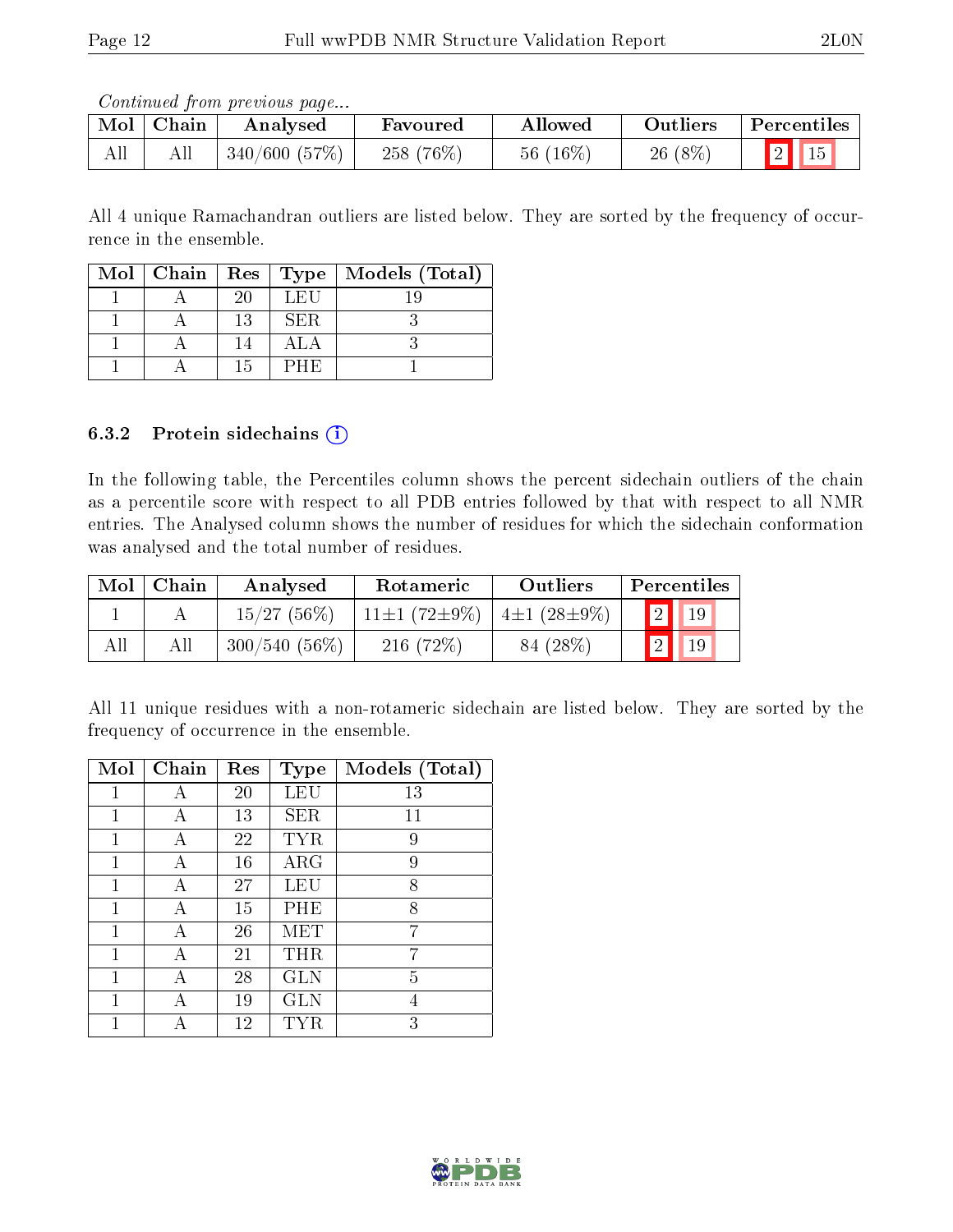#### 6.3.3 RNA [O](https://www.wwpdb.org/validation/2017/NMRValidationReportHelp#rna)i

There are no RNA molecules in this entry.

### 6.4 Non-standard residues in protein, DNA, RNA chains (i)

There are no non-standard protein/DNA/RNA residues in this entry.

### 6.5 Carbohydrates  $(i)$

There are no carbohydrates in this entry.

## 6.6 Ligand geometry  $(i)$

There are no ligands in this entry.

### 6.7 [O](https://www.wwpdb.org/validation/2017/NMRValidationReportHelp#nonstandard_residues_and_ligands)ther polymers (i)

There are no such molecules in this entry.

## 6.8 Polymer linkage issues  $(i)$

There are no chain breaks in this entry.